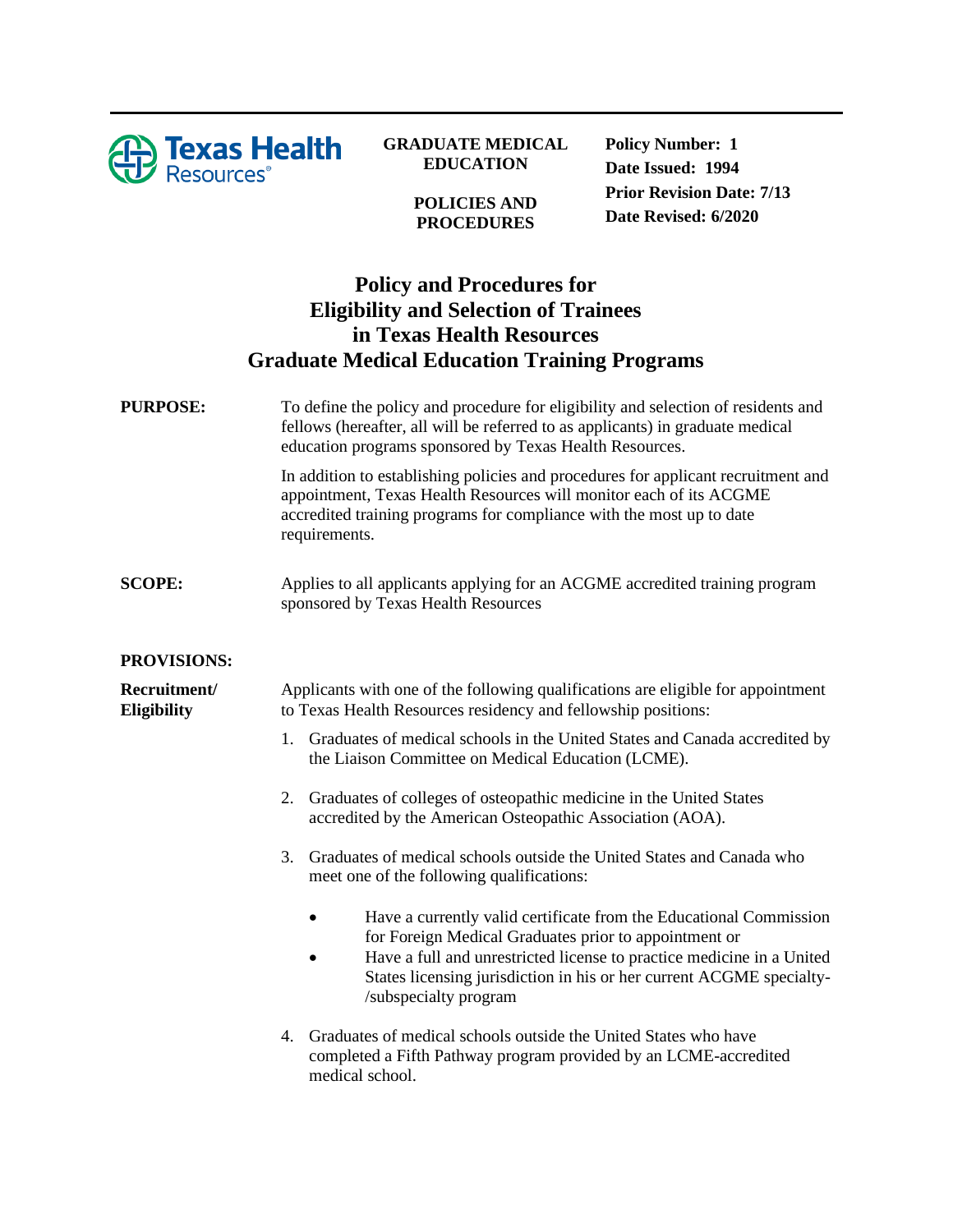Policy and Procedure for Eligibility and Selection of Trainees in Texas Health Resources Graduate Medical Education Training Programs Page 2

|                  | A Fifth Pathway program is an academic year of supervised clinical<br>education provided by an LCME-accredited medical school to<br>students who meet the following conditions:<br>Have completed, in an accredited college or university in the<br>i.<br>United States, undergraduate premedical education of the<br>quality acceptable for matriculation in an accredited United<br>States medical school;<br>Have studied at a medical school outside the United States<br>ii.<br>and Canada but listed in the World Health Organization<br>Directory of Medical Schools;<br>iii.<br>Have completed all of the formal requirements of the foreign<br>medical school except internship and/or social service;<br>Have attained a score satisfactory to the sponsoring medical<br>iv.<br>school on a screening examination; and<br>Have passed either the Foreign Medical Graduate<br>V.<br>Examination in the Medical Sciences, Parts I and II of the<br>examination of the National Board of Medical Examiners, or<br>Steps 1 and 2 of the United States Medical Licensing<br>Examination (USMLE)." |
|------------------|--------------------------------------------------------------------------------------------------------------------------------------------------------------------------------------------------------------------------------------------------------------------------------------------------------------------------------------------------------------------------------------------------------------------------------------------------------------------------------------------------------------------------------------------------------------------------------------------------------------------------------------------------------------------------------------------------------------------------------------------------------------------------------------------------------------------------------------------------------------------------------------------------------------------------------------------------------------------------------------------------------------------------------------------------------------------------------------------------------|
|                  | An applicant invited to interview for a resident/fellow position must be<br>5.<br>informed, in writing or by electronic means, of the terms, conditions, and<br>benefits of appointment to the ACGME-accredited program, either in effect<br>at the time of the interview or that will be in effect at the time of his or her<br>eventual appointment.                                                                                                                                                                                                                                                                                                                                                                                                                                                                                                                                                                                                                                                                                                                                                 |
|                  | 6. Information that is provided must include: financial support; vacations;<br>parental, sick, and other leaves of absence; and professional liability,<br>hospitalization, health, disability and other insurance accessible to<br>residents/fellows and their eligible dependents.                                                                                                                                                                                                                                                                                                                                                                                                                                                                                                                                                                                                                                                                                                                                                                                                                   |
| <b>Selection</b> | Each training program must select from among eligible applicants on the basis<br>of one's preparedness, ability, aptitude, academic credentials, communication<br>skills, and personal qualities such as motivation and integrity. Programs must<br>not discriminate with regard to sex, race, age, religion, color, national origin,<br>disability, or veteran status.                                                                                                                                                                                                                                                                                                                                                                                                                                                                                                                                                                                                                                                                                                                                |
|                  | Applicants must:                                                                                                                                                                                                                                                                                                                                                                                                                                                                                                                                                                                                                                                                                                                                                                                                                                                                                                                                                                                                                                                                                       |
|                  | Have Passed Steps 1 and 2 of USMLE or levels 1 and 2 of COMLEX-USA<br>1.                                                                                                                                                                                                                                                                                                                                                                                                                                                                                                                                                                                                                                                                                                                                                                                                                                                                                                                                                                                                                               |
|                  | If a graduate of a medical school outside the United States or Canada, must<br>2.<br>have passed Steps 1 and 2 of USMLE plus the Clinical Skills Assessment<br>examination (CSA) and hold a currently valid certificate from the ECFMG                                                                                                                                                                                                                                                                                                                                                                                                                                                                                                                                                                                                                                                                                                                                                                                                                                                                 |
|                  | Provide copy of his or her diploma<br>3.                                                                                                                                                                                                                                                                                                                                                                                                                                                                                                                                                                                                                                                                                                                                                                                                                                                                                                                                                                                                                                                               |
|                  |                                                                                                                                                                                                                                                                                                                                                                                                                                                                                                                                                                                                                                                                                                                                                                                                                                                                                                                                                                                                                                                                                                        |